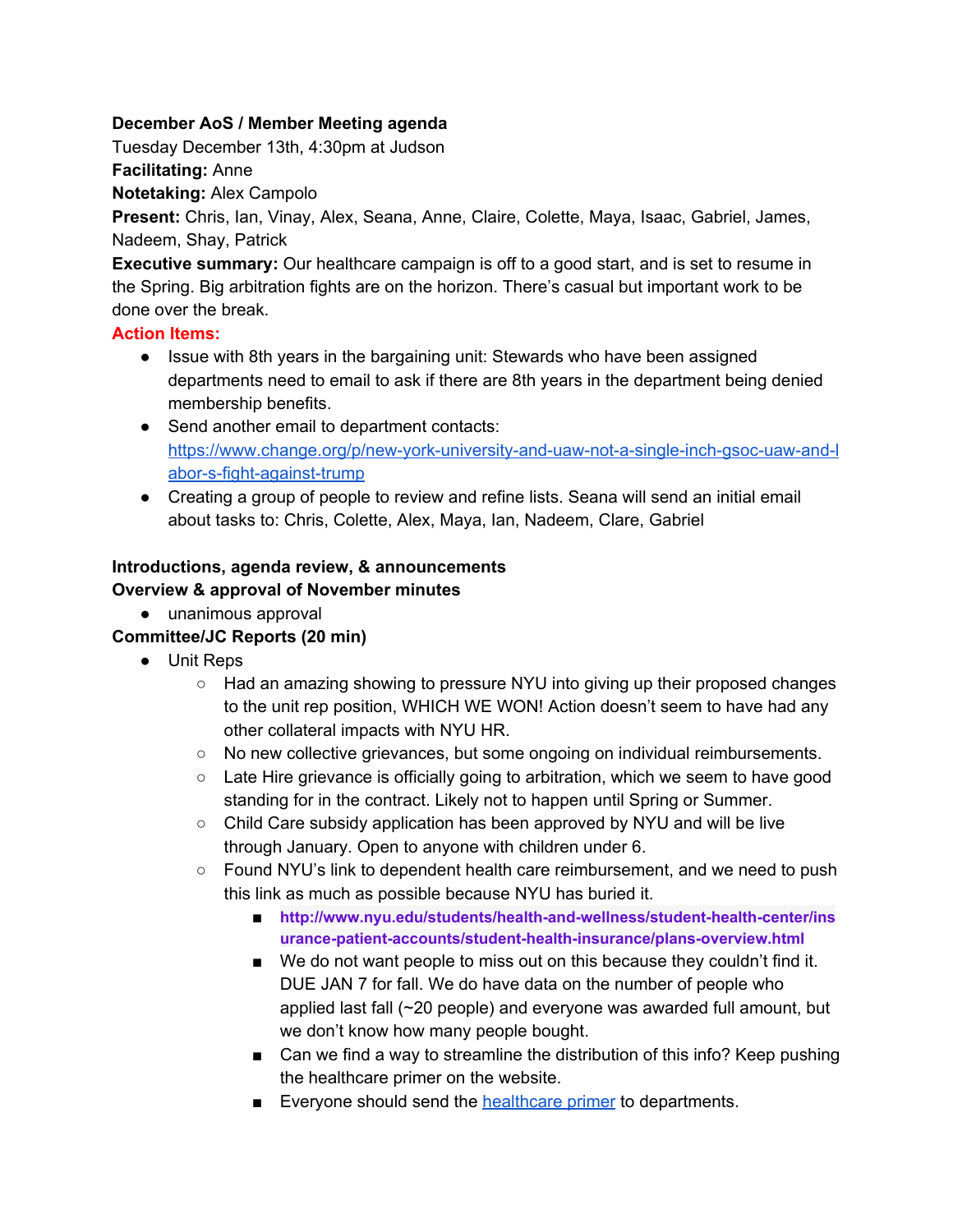- $\circ$  Issue with upper-year graduate course assistants being excluded from benefits. How can we pressure NYU to change these cases? NYU has said that anyone beyond the 7th year doesn't apply. However, this should be totally clear wrt to course assistants (no grounds for ambiguity).
	- Do we want to make this a collective action? Publicity? How many people is it happening to? Do we have data on how many 8th years we have? Can we get this? First action would be to get affected folks together to pressure on boss. On us to go to our departments to identify 8th years in our departments. Will need someone to bottomline this. *Seems* to be localized in Steinhardt.
	- NYU will delay in the grievance process for as long as possible. Anyone able to organize around or collect info on this issue? **ACTION ITEM:** Stewards who have assigned departments need to email these and inquire what the status of upper years.
- Maternity leave grievance arbitration has been scheduled for May 23, which is another big, precedent-setting case. University has been giving absolute bare minimum of 5 days of paid leave for to life-changing events. Really brazen NYU policy. Hopeful that strong contract language and the law will make this a strong case for us. Qs: How to connect this to healthcare campaign's demand for paid medical leave. How to coordinate between arbitration and healthcare. Really need to publicize these cases and victories.
- Tandon healthcare reimbursements are proceeding on a case by case basis and often will not be reimbursed until after the fact.
- $\cap$
- Organizing:
	- Will cover most of this during the section on healthcare. Flyering has been started and we will strategize on next steps. Flyers are available to hang in common spaces around campus. (see email list as well).
- PoliSoli:
	- $\circ$  Organizing buses to attend the 1/21 women's march in Washington DC. Want to have as many GSOC members there as possible. Check the GSOC activists link for a flyer and a signup link. Pass out and hang up flyers around the department. Target 40 or 50 on a bus! Another way to have critical conversations with fellow union members around NYC.
- Communications:
	- Published issue 6 of Graduate Worker Rank and File Zine oriented to support of healthcare campaign. Good resource to bring during healthcare organizing.
	- Draft of letter to people who haven't yet signed cards. This is important to index our strength to NYU.
	- Cleaning email lists (hopefully) over winter break. Super important! Need volunteers.
- JC:
	- Minutes forthcoming from the last meeting (2 weeks ago?) from Chris.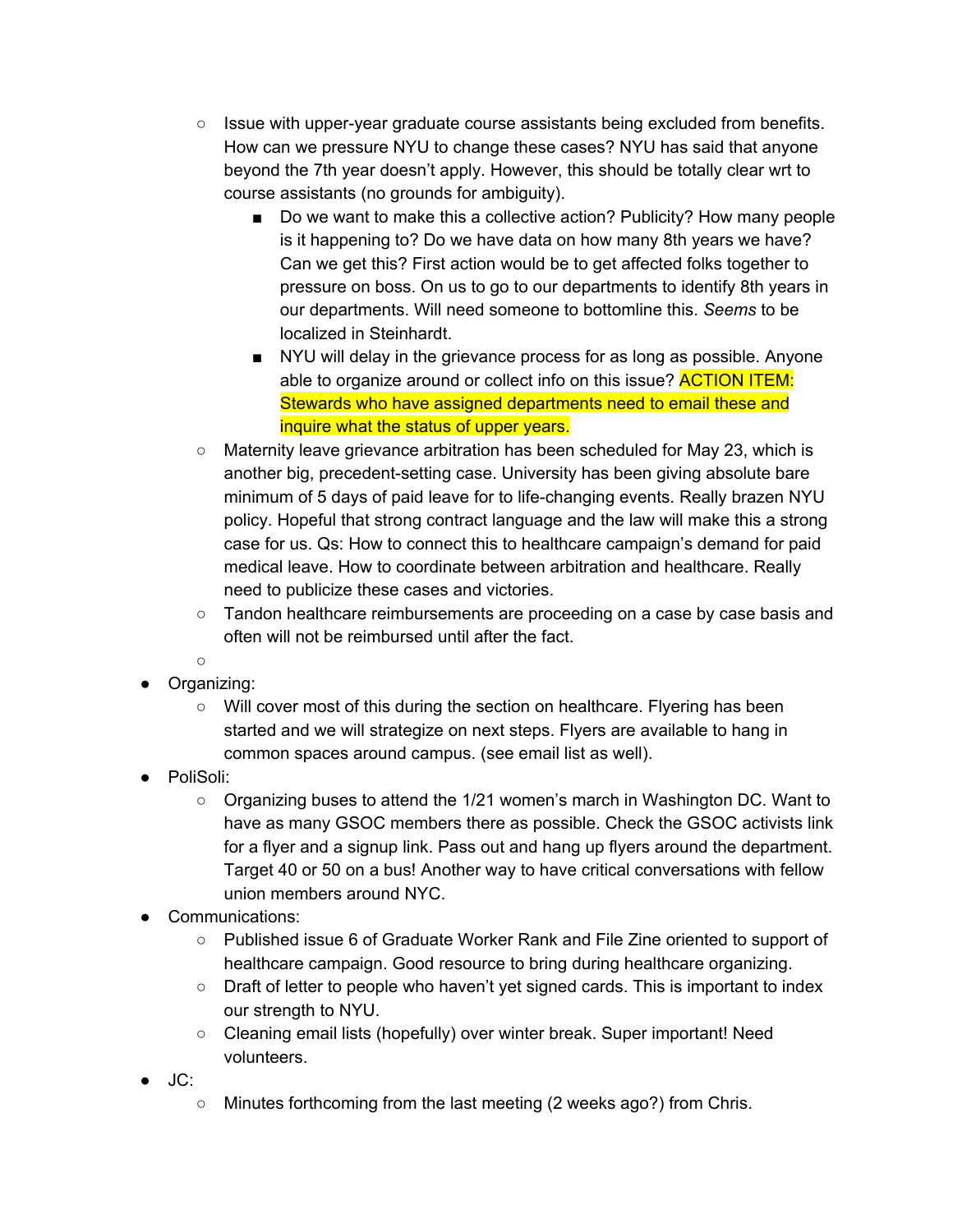- $\circ$  First meeting after national elections, which the local helped organize for.
- Possibility of a more left, militant response to the results of the election. These conversations will be continued.
- Local 2110 holiday party next Monday evening at Barnard—important work to meet fellow workers in our local PLUS new members from Columbia
- Update from Local 2110:
	- Holiday Party on Monday, December 19, 5:30 7:30 pm @ The Oval, Barnard College, Broadway at 119th.
	- Need to celebrate MASSIVE victory at Columbia despite disgusting union-busting campaign from CU. Humiliating and total defeat for Columbia admins.
	- Harvard vote is still being counted due to large numbers of contested ballots due to admin's inability/strategy to get proper lists together.

# **Resolutions (5 min)**

• Endorsement for postal banking

### **Resolution**

"In light of the fact that nearly 28% of U.S. households are underserved by traditional banks, GSOC-UAW Local 2110 recognizes the critical need to expand affordable financial services for low-income households. We therefore support the expansion of postal banking and call for the installation of surcharge-free ATMs making it possible for recipients of public benefits to access funds without paying a fee; the expansion of financial services to include payroll check cashing; and the provision of bill paying services and electronic funds transfers in all US post offices."

- Chris reads resolution on affordable financial solutions via postal banking [above]
- Vote: Resolution passes unanimously
- Labor Against Trump
	- No resolution updates, but NEEDS to be strategically pushed.
	- Can also integrate this with more specific anti-Trump campaigns

# **Unit Rep election - spring 2017 (20 min)**

- **● Four unit rep candidates: Clare Busch, Nadeem Mansour, Vinay Banpel, Shayen Yu Xia**
- Vote: Claire Busch, Vinay Banpel, and Nadeem Mansour elected to unit rep positions.
	- Meetings and info to follow
- Given vacancies, Anne moves to appoint the above elected unit reps as interim stewards.
	- Unanimous approval

### **Healthcare campaign -- last meeting of the semester! (30+ min)** [REDACTED]

# **What union work can be done over the break? (5 mins)**

- Initial ideas from CP: listwork and comms reach/email list strategy both badly needed!!!
	- Lists need to be cleaned:
		- Department lists, bargaining unit lists, and email lists.
		- To be able to send targeted emails through mailchimp, you need to have complete information.